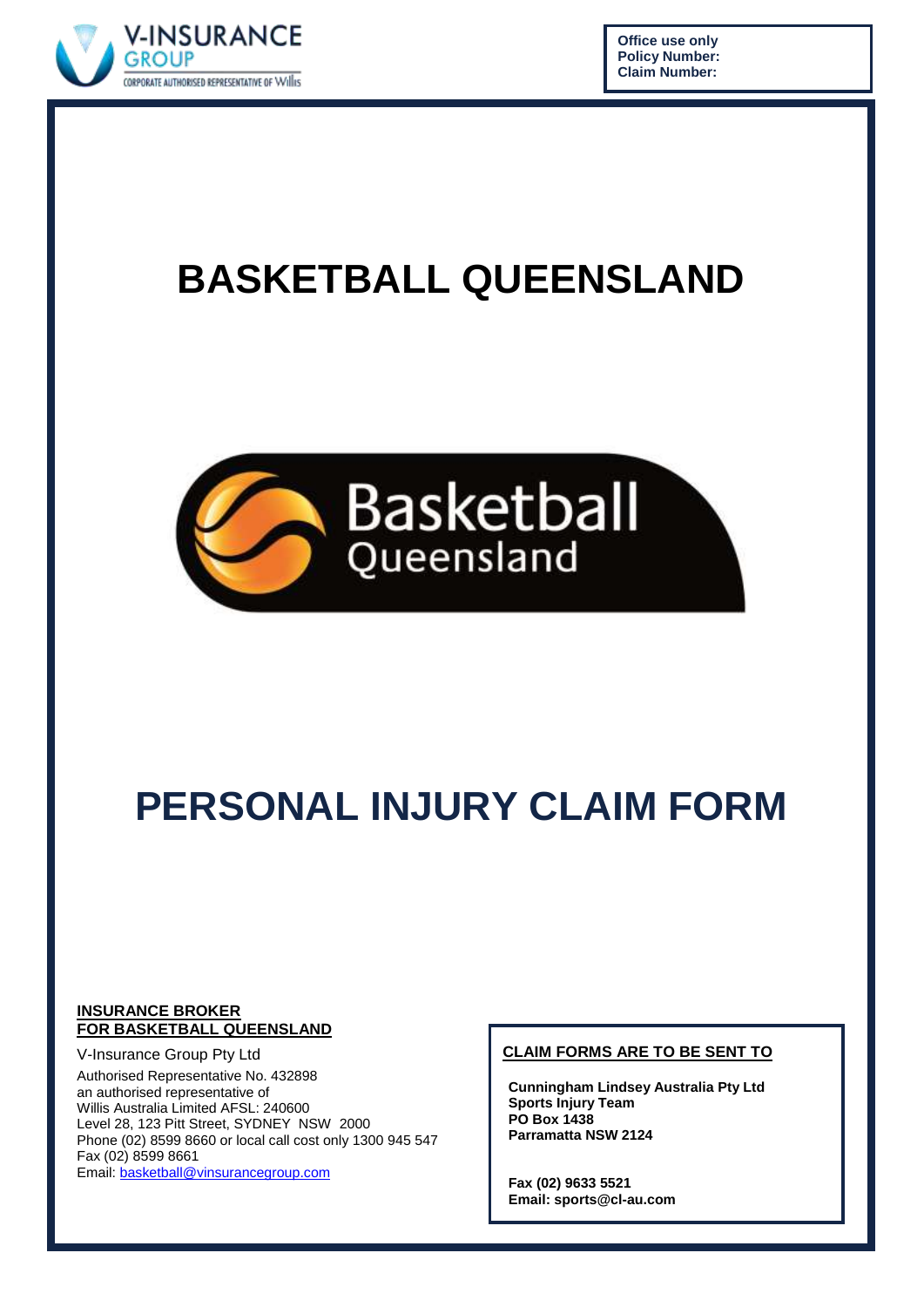# **CLAIM LODGEMENT DETAILS**

 $\mathbf{r}$ 

*FOR NOTIFICATION OF A NEW CLAIM, PLEASE FORWARD THE CLAIM FORM AND SUPPORTING DOCUMENTS USING ONE OF THE FOLLOWING LODGEMENT METHODS:*

*(Please ensure a copy of all claim documents sent to Cunningham Lindsey is retained)*

| <b>Online Lodgement (preferred):</b>                                                                                                                             | <b>Or by Postal Address:</b>                                                     |
|------------------------------------------------------------------------------------------------------------------------------------------------------------------|----------------------------------------------------------------------------------|
| 1. http://sports.cl-au.com/                                                                                                                                      | Cunningham Lindsey Australia Pty Ltd<br>Sports Injury Team<br><b>PO Box 1438</b> |
| All documentation should be emailed to<br>sports@cl-au.com quoting your Claim Number<br>which is provided to you upon completion of the<br>online lodgment form. | Parramatta NSW 2124                                                              |
| <b>Email Address:</b>                                                                                                                                            | Fax No:                                                                          |
| sports@cl-au.com                                                                                                                                                 | $(02)$ 9633 5521                                                                 |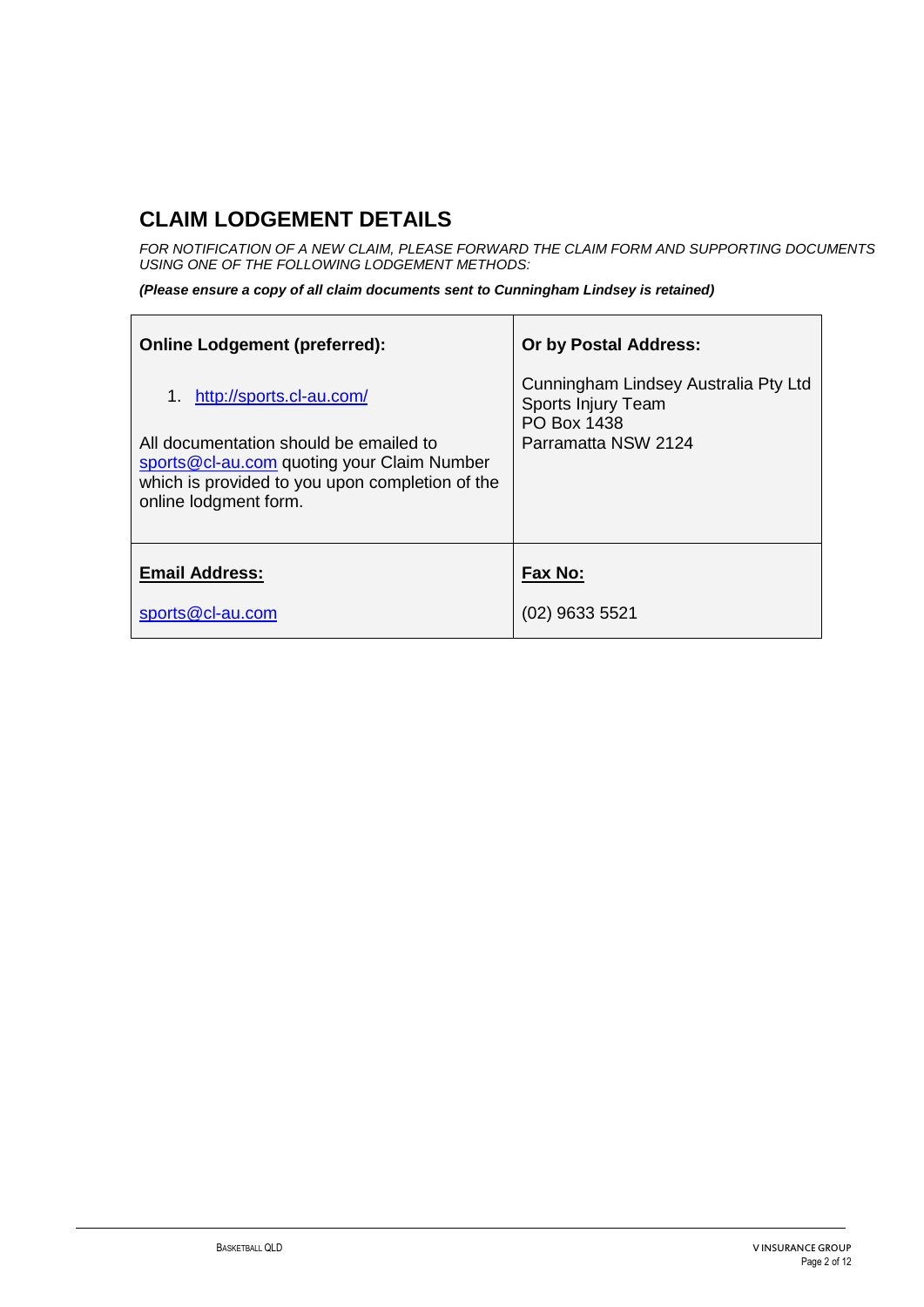

## **BASKETBALL QUEENSLAND SUMMARY OF INSURANCE COVER**

### **Death & Permanent Disablement**

A lump sum benefit is payable in the event of death or a Permanent Disability. The scale of benefits is defined in the policy. The death benefit is \$100,000 for members aged 18-75 or \$20,000 for persons under 18 years old or over 75 years old.

#### **Non Medicare Medical Expenses**

Reimburses up to 75% of Non-Medicare medical expenses up to a maximum of \$2,000 (\$5,000 for Volunteers) with Ambulance Transport Costs reimbursed 100% up to the maximum benefit limit. Claimable expenses are private hospital bed and theatre fee, ambulance, dental, physiotherapy etc, net of any recoveries from private health insurance – subject to a nil excess for claimants who are covered by private health insurance or \$50 for claimants who do not have private health insurance. Cover is limited to expenses incurred within 12 months from the date of injury. Cover is limited to expenses incurred within 12 months from the date of injury.

#### **Student Tutorial Costs**

Reimburses up to 80% of costs incurred up to a maximum of \$200 per week for home tuition by a qualified tutor if the Injury stops the Insured Person from going to their external tutor outside the home for up to 52 weeks with a 7 day excess period

#### **Domestic Help Benefit**

Reimburses up to 80% of costs incurred up to a maximum of \$200 per week for a recognized and licensed home help service if the Injury stops the Insured Person from usual and normal duties as a homemaker, sole provider for dependant children such as child-minding, cleaning, cooking, school pick up and drop offs for up to 52 weeks with a 7 day excess period

#### **Loss of Income**

Weekly Benefit 85% of earnings, if prevented from working in your Occupation up to a maximum of \$250 per week (\$700 per week for Volunteers). The benefit period is 52 weeks and the excess is 7 days.

#### **Funeral Benefit**

We will pay up to an additional \$10,000 for funeral expenses in the event of the death of the insured person where the death is covered by this Policy.

#### **Important Notes**

This insurance cover is underwritten by:- QBE Insurance (Australia) Limited

ABN 78 003 191 035

- 1. This summary of cover provides factual information about the Basketball Queensland Insurance Program.
- 2. This information is only a summary of the cover provided. The policy with full conditions is available at by contacting Basketball Queensland.
- 3. This insurance program commences on 1 September 2016 to 1 September 2017.
- 4. V Insurance facilitates this insurance program which provides benefits to those registered members of Basketball Queensland who, through injury or accident, incur financial loss and who would otherwise not have received assistance. The program seeks to provide benefits to those most exposed and to maintain protection at the lowest possible cost to membership. It therefore cannot provide 100% cover or a benefit for every loss that occurs. Federal Government Legislation prevents insurance companies from paying any insurance benefit for a medical service that is covered by Medicare. This legislation also applies to the Medicare gap. In addition to these policies all members and officials are encouraged to take out private health insurance.
- 5. Basketball Queensland is not and does not represent itself as a registered insurance broker by endorsing the products outlined in this claim form.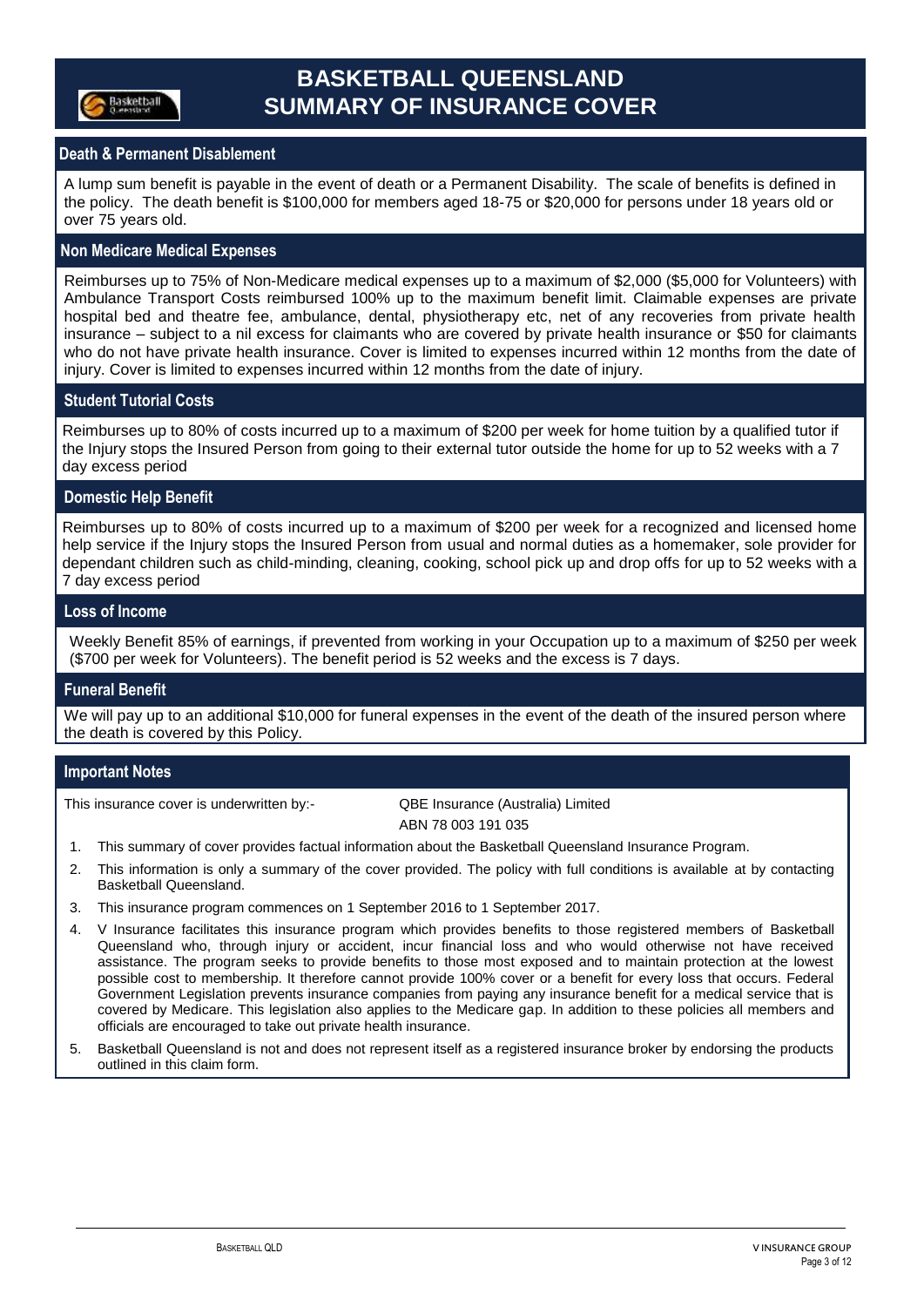## **HOW TO MAKE A CLAIM**

Dear Basketball Queensland member,

Please find attached a claim form. Before lodging this form, please ensure all sections are fully completed. Failure to complete all sections of this form properly may delay settlement of your claim.

- **1.** Only one claim form (per injury) is required. A claim form should be completed and submitted as soon as you become aware that you will be making a claim. You do not have to wait until after you have completed treatment for your injury to lodge your claim form.
- **2.** Please ensure that you fully complete pages 5, 6 & 7 and sign and date the Declaration.
- **3.** Please ensure that your Association/Club official completes and signs the Association/Club Declaration on page 6.
- **4.** For claims involving Loss of Income:
	- a) You must complete page 8 and have your employer/salary officer complete page 8. If self employed, you must have your accountant complete these details;
	- b) You must attach at least two payslips including the most recent full period pre-Injury.
	- c) Have your Attending Physician complete the page titled "Doctor's Statement" on page 11. This may be completed by a Physiotherapist for minor injuries only.
- **5.** For claims involving Non-Medicare medical expenses: a) Have your treating practitioner complete the "Attending Physician" statement on page 11 making sure all Medical treatment is certified necessary by your attending practitioner and incurred within Australia. (An attending practitioner includes a general physician, other doctor or specialist, physiotherapist or a dentist).
- **6.** Please attach all itemised receipts (be sure to copy them before you claim with your health fund as they will retain the original). Hospital claims must be accompanied by an itemised Invoice, not just the estimate. If treatment is covered by your Private Health Fund please send their rebate advice with a copy of the relevant account.

Please note:

No cover is provided for Surgeons, Anaesthetists, Doctors, X-rays or other accounts which are partly covered by Medicare. The Australian Health Insurance Act does not permit the insurer to contribute to any charges covered by Medicare (including the Medicare Gap).

The insurer will pay a percentage of the amount, as indicated in the Policy schedule, for private hospital bed and theatre fees, dental, ambulance (if not otherwise covered), chiropractic, physiotherapy, osteopath, naturopath, massage and pay for orthotics prescribed by a surgeon to aid recovery.

Subject to the Insurance Contracts Act 1984 any treatment rendered necessary by injury must be completed within 12 calendar months from the date of such injury occurring.

- **7.** Once you have fully completed all sections of the claim form, please have your Association/Club complete and sign page 6 and confirm your injury occurred during a sanctioned activity.
- **8.** Once you have completed your claim form, please forward to Cunningham Lindsey. They handle all claims for the insurer. Their contact details are found on the last page of this form.
- **9.** Reimbursement will be paid to you directly by Cunningham Lindsey by deposit into your nominated bank account.
- **10.** Once your claim is registered, you can submit ongoing invoices via Cunningham Lindsey. Cunningham Lindsey can also be reached on the above contact details should you wish to make enquiries relating to the progress of your claim.
- **11.** If you have any further queries relating to your claim or the cover, please do not hesitate to call the V Insurance Group Team on ph: (02) 8599 8660 or 1300 945 547.

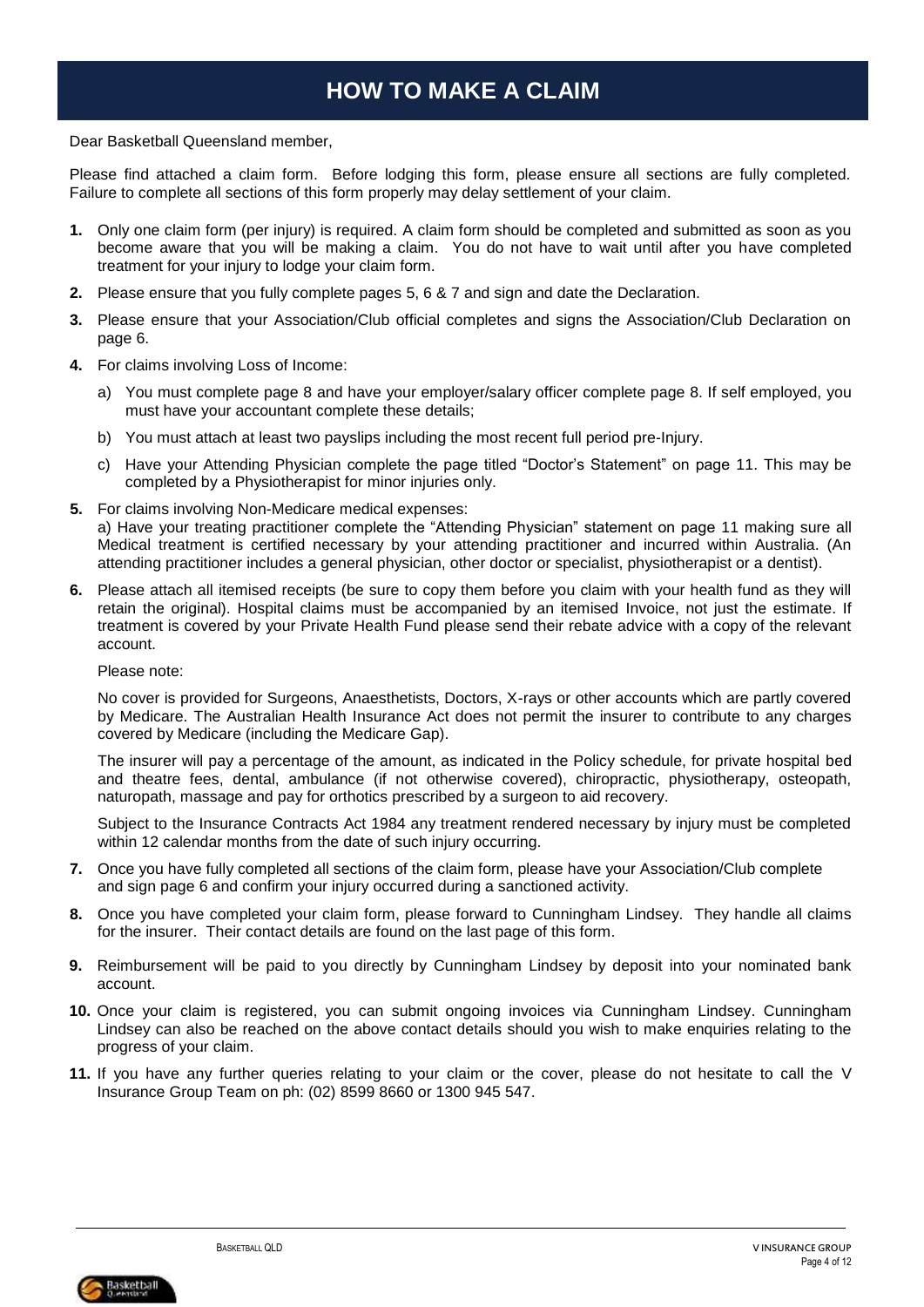# **PERSONAL ACCIDENT CLAIM FORM**

| <b>CLAIMANT DETAILS</b>                                                                    |                                                   |            |                                                                                                                                                                                                                                                                                                                                                                                                                                                                                                                                                                                                                                                                                                                                                                                                     |
|--------------------------------------------------------------------------------------------|---------------------------------------------------|------------|-----------------------------------------------------------------------------------------------------------------------------------------------------------------------------------------------------------------------------------------------------------------------------------------------------------------------------------------------------------------------------------------------------------------------------------------------------------------------------------------------------------------------------------------------------------------------------------------------------------------------------------------------------------------------------------------------------------------------------------------------------------------------------------------------------|
| Association Name(compulsory):                                                              | Member No (if applicable):                        | Club Name: |                                                                                                                                                                                                                                                                                                                                                                                                                                                                                                                                                                                                                                                                                                                                                                                                     |
| <b>Claimants Name:</b>                                                                     |                                                   |            |                                                                                                                                                                                                                                                                                                                                                                                                                                                                                                                                                                                                                                                                                                                                                                                                     |
| Name of team/age group/grade:                                                              |                                                   |            |                                                                                                                                                                                                                                                                                                                                                                                                                                                                                                                                                                                                                                                                                                                                                                                                     |
| Gender (please tick):<br>Male<br>Female                                                    | Occupation:                                       |            | Date of Birth:<br>$\prime$                                                                                                                                                                                                                                                                                                                                                                                                                                                                                                                                                                                                                                                                                                                                                                          |
| Address                                                                                    |                                                   |            | <b>State</b><br>Postcode                                                                                                                                                                                                                                                                                                                                                                                                                                                                                                                                                                                                                                                                                                                                                                            |
| Email:                                                                                     |                                                   |            |                                                                                                                                                                                                                                                                                                                                                                                                                                                                                                                                                                                                                                                                                                                                                                                                     |
| Phone Number (work):                                                                       | Home:                                             |            |                                                                                                                                                                                                                                                                                                                                                                                                                                                                                                                                                                                                                                                                                                                                                                                                     |
| Mobile Number:                                                                             |                                                   |            |                                                                                                                                                                                                                                                                                                                                                                                                                                                                                                                                                                                                                                                                                                                                                                                                     |
| Please tick the category applicable $\Box$ Player<br>If Other, please advise __________    | $\begin{array}{c} \hline \end{array}$<br>Official | Coach      | Umpire<br>Other                                                                                                                                                                                                                                                                                                                                                                                                                                                                                                                                                                                                                                                                                                                                                                                     |
| DECLARATION AGREEMENT AND AUTHORISATION BY CLAIMANT                                        |                                                   |            |                                                                                                                                                                                                                                                                                                                                                                                                                                                                                                                                                                                                                                                                                                                                                                                                     |
| all benefits under this policy shall be forfeited.                                         |                                                   |            | (insert name) solemnly and sincerely declare that the information provided in this<br>claim form and any attachments which I have provided, is true, correct and complete in every detail. I agree that if I made any<br>false or fraudulent statements, or have concealed information of a material nature relevant to the assessment of my claim, that                                                                                                                                                                                                                                                                                                                                                                                                                                            |
| and accountants statements including my taxation returns and assessments.                  |                                                   |            | I hereby authorise QBE Insurance (Australia) Limited and their claims managers, Cunningham Lindsey, on behalf of Lloyds of<br>London to collect and disclose information about me from and to the Health Insurance Commission, any insurance company, any<br>hospital, physician, medical practice, any medical services provider, any past or present employer, investigators, insurance<br>reference bureau, financial institutions including banks, the Taxation Department or my accountant with respect to any sickness,<br>injury, medical history, consultation, treatment including prescription of medication, copies of hospital medical records and tests<br>and reports, medical practice records, vocational and employment records from past and present employer, copies of accounts |
| and the principals laid out in our privacy policy which is readily available upon request. |                                                   |            | I consent to the collection, use and disclosure of personal information by QBE Insurance (Australia) Limited and their service<br>providers in order to assess the claim. QBE Insurance (Australia) Limited complies with the obligations of the Privacy Act 2001                                                                                                                                                                                                                                                                                                                                                                                                                                                                                                                                   |
| (or Legal Guardian if under 18 years of age)                                               |                                                   |            |                                                                                                                                                                                                                                                                                                                                                                                                                                                                                                                                                                                                                                                                                                                                                                                                     |
| Name of Guardian:                                                                          |                                                   |            |                                                                                                                                                                                                                                                                                                                                                                                                                                                                                                                                                                                                                                                                                                                                                                                                     |

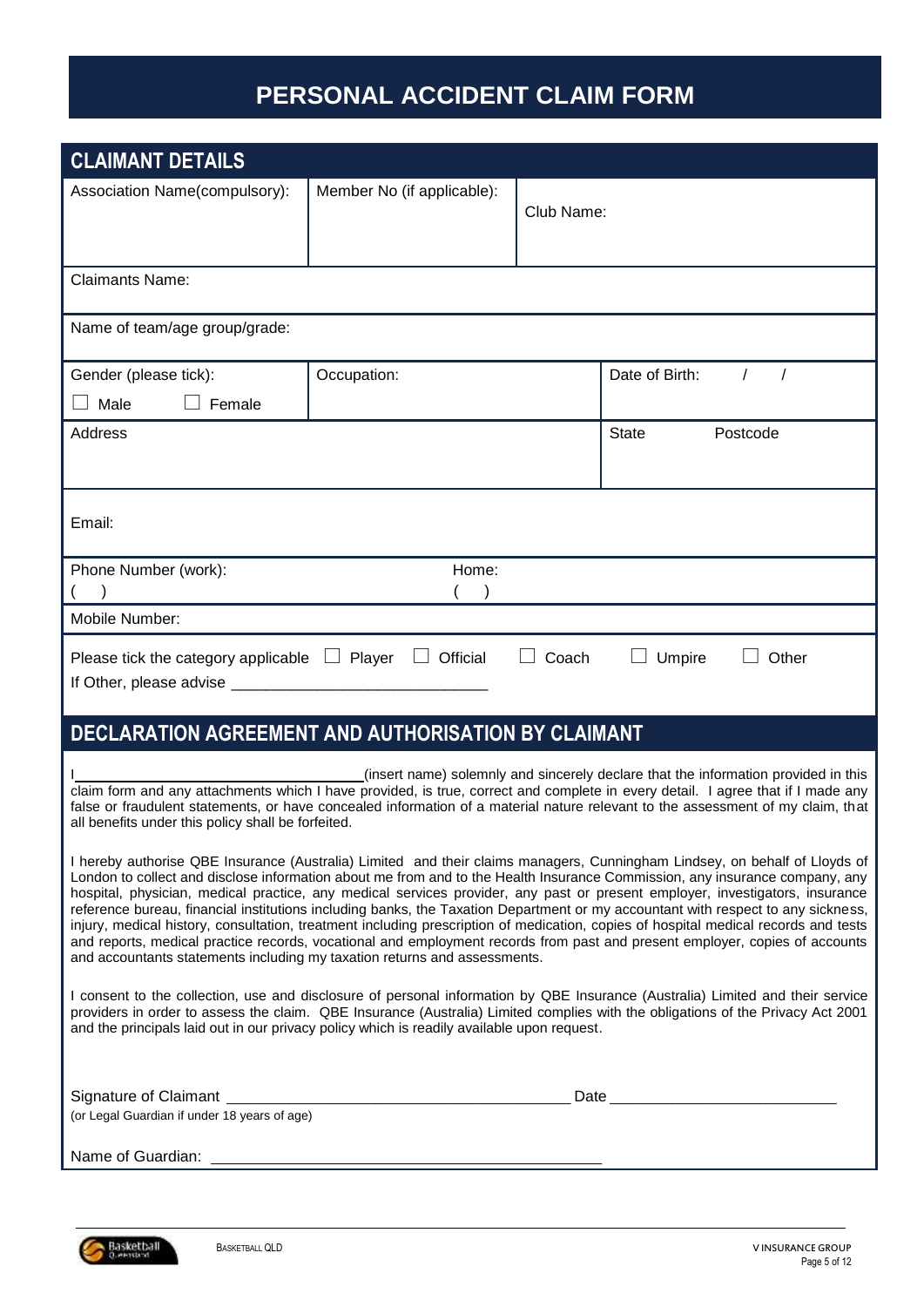| <b>DECLARATION BY ASSOCIATION</b>                                                                                                                               |                                                                                                                                                                                                                                                                                                                                       |
|-----------------------------------------------------------------------------------------------------------------------------------------------------------------|---------------------------------------------------------------------------------------------------------------------------------------------------------------------------------------------------------------------------------------------------------------------------------------------------------------------------------------|
| Name of Association/Club:                                                                                                                                       | Name of Association/Club Official making this statement:                                                                                                                                                                                                                                                                              |
| <b>Official Position:</b>                                                                                                                                       | Telephone Number: (                                                                                                                                                                                                                                                                                                                   |
|                                                                                                                                                                 | Email:                                                                                                                                                                                                                                                                                                                                |
| Address                                                                                                                                                         | <b>State</b><br>Postcode                                                                                                                                                                                                                                                                                                              |
| contained in this statement is true and correct, and to the best of my knowledge and belief the information referred to in this claim form is true and correct. | I, the above mentioned Basketball Queensland Club Official, confirm that the claimant was a registered and Financial member of this Basketball Queensland club and<br>was an insured person as identified in the Personal Accident Insurance with QBE Insurance (Australia) Limited at the time of the accident, that the information |
| Do you have any comments in relation to this claim?<br>If yes, please detail below                                                                              | No<br>Yes                                                                                                                                                                                                                                                                                                                             |
| Dated:<br>Signature of Association/Club Official:                                                                                                               |                                                                                                                                                                                                                                                                                                                                       |

| <b>ACCIDENT DETAILS</b>                                                       |                                                |       |
|-------------------------------------------------------------------------------|------------------------------------------------|-------|
| Describe how the accident happened?                                           |                                                |       |
|                                                                               |                                                |       |
|                                                                               |                                                |       |
| Describe your injury?                                                         |                                                |       |
| When did your accident occur?                                                 |                                                |       |
| Date:<br>$\sqrt{2}$<br>$\prime$                                               | Time:<br>am/pm                                 |       |
| Was your activity at the time of the accident?                                | Officially organised competition               |       |
| (please tick)                                                                 | Officially organised training                  |       |
|                                                                               | Social or private competition                  |       |
|                                                                               | Travelling to and from activity                |       |
|                                                                               | Sanctioned fundraising/social event            |       |
| Please provide the address of where the injury occurred?                      |                                                |       |
| State the name of any one witness to the injury:                              | Address of Witness:                            |       |
| Person to whom accident/incident reported?                                    | Date and time reported?                        |       |
|                                                                               | Date:<br>$\prime$<br>Time:                     | am/pm |
| Brief summary of treatment/action taken at the time of the accident/incident? |                                                |       |
|                                                                               |                                                |       |
| Was hospitalisation required?                                                 | If yes, please advise the name of hospital?    |       |
| If admitted into hospital, how long were you there?                           | Name of person who gave treatment?             |       |
| Advise when you did (or expect to):                                           | Cease work/normal activities<br>Cease training |       |

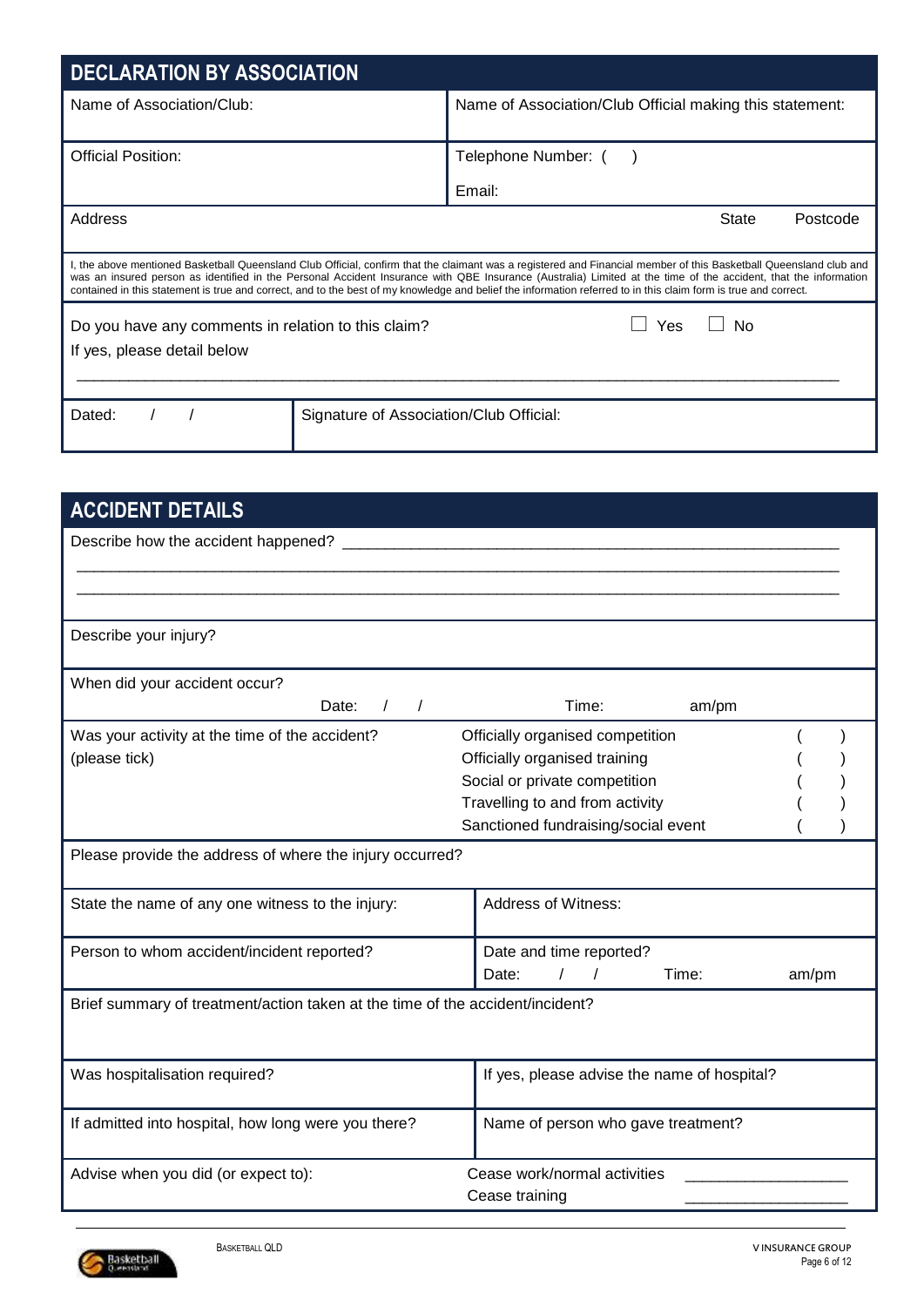| Cease participating                                                      |                             |
|--------------------------------------------------------------------------|-----------------------------|
| Resume work/normal activities                                            |                             |
| Resume training                                                          |                             |
| Resume participating                                                     |                             |
| Have you ever had this injury or similar injuries in the past?<br>Yes/No | If yes, please advise when? |

## **The following information is required for Basketball Queensland research to assist with Risk Management, answering these questions will not affect your claim**

| Where did your injury occur? (please tick) | Indoor                  |  |
|--------------------------------------------|-------------------------|--|
|                                            | Outdoor                 |  |
| What type of team were you playing in?     | Women's                 |  |
|                                            | Men's                   |  |
|                                            | Mixed                   |  |
|                                            | Youth                   |  |
| Surface at point of injury? (please tick)  | Timber                  |  |
|                                            | Synthetic               |  |
|                                            | Concrete / Asphalt      |  |
|                                            | Other, please advise    |  |
| Weather conditions? (please tick)          | Fine                    |  |
|                                            | Rain                    |  |
|                                            | <b>Showers</b>          |  |
|                                            | <b>Extreme Heat</b>     |  |
|                                            | <b>Extreme Cold</b>     |  |
| Surface Conditions? (please tick)          | Wet                     |  |
|                                            | Dry                     |  |
|                                            | Other, please advise    |  |
| Quarter/half injured? (please tick)        | 1 <sup>st</sup> Quarter |  |
|                                            | $2nd$ Quarter           |  |
|                                            | 3rd Quarter             |  |
|                                            | 4 <sup>th</sup> Quarter |  |
|                                            | Not applicable          |  |

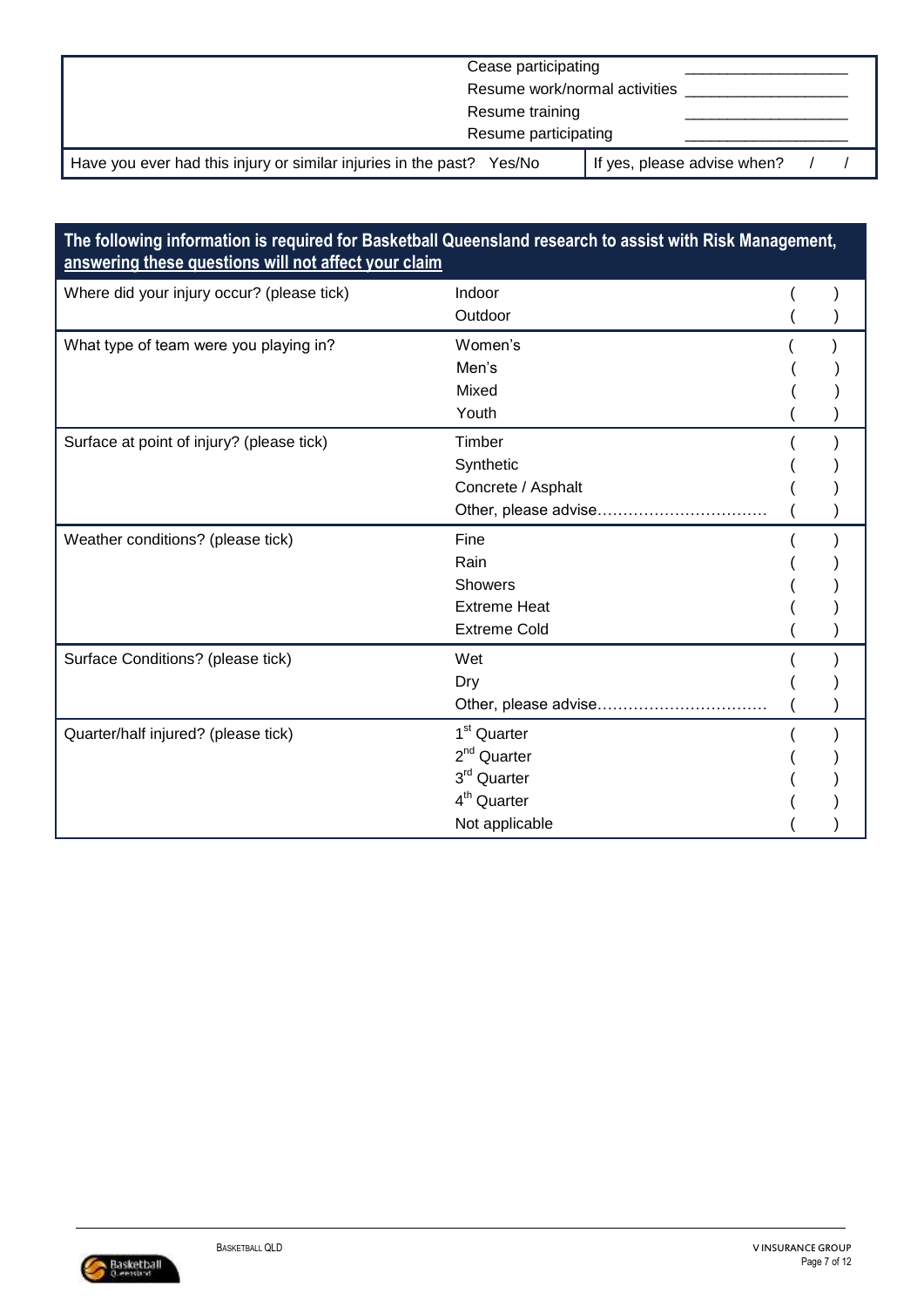| <b>LOSS OF INCOME</b><br>(ONLY COMPLETE THIS SECTION IF YOU ARE CLAIMING FOR LOSS OF INCOME)                                                                                                                                                                                                                                                                                            | (please tick the box)<br><b>Yes</b><br><b>No</b> |
|-----------------------------------------------------------------------------------------------------------------------------------------------------------------------------------------------------------------------------------------------------------------------------------------------------------------------------------------------------------------------------------------|--------------------------------------------------|
| 1. Can compensation be claimed under worker's compensation or any other insurance including Loss<br>of Income?                                                                                                                                                                                                                                                                          |                                                  |
| 2. Have you ever made any previous claims in respect to personal accident insurance or any other<br>similar insurance?                                                                                                                                                                                                                                                                  |                                                  |
| 3. Have you engaged in any other income earning employment since you have been injured?                                                                                                                                                                                                                                                                                                 |                                                  |
| THE FOLLOWING SECTION MUST BE COMPLETED BY YOUR EMPLOYER/SALARY OFFICER.<br>IF SELF EMPLOYED, PLEASE HAVE YOUR ACCOUNTANT COMPLETE THESE DETAILS.                                                                                                                                                                                                                                       |                                                  |
| Name of employer:                                                                                                                                                                                                                                                                                                                                                                       | Fax Number:<br>Telephone Number:                 |
| Address of employer:                                                                                                                                                                                                                                                                                                                                                                    | <b>State</b><br>Postcode                         |
| Date ceased work due to injury:<br>$\sqrt{2}$<br>$\prime$                                                                                                                                                                                                                                                                                                                               | Date expected to resume normal duties:           |
| Employee weekly salary as at date of injury:<br>Average Gross Base Salary \$ Per week<br>Base salary, exclusive of overtime, allowances, bonuses & commissions<br>If self employed, provide average weekly salary based on 12 month period<br>directly prior to injury. A copy of your latest taxation return is also to be<br>provided as proof of earnings for self employed persons. | Date commenced employment with company:          |
| Income Definition:                                                                                                                                                                                                                                                                                                                                                                      |                                                  |
| Self Employed<br><b>Full Time</b>                                                                                                                                                                                                                                                                                                                                                       | Part Time<br>Casual                              |
| During the period of incapacity the employee has received                                                                                                                                                                                                                                                                                                                               |                                                  |
| $$$<br>Normal Pay<br>From<br>$$$<br>Sick Pay<br>From<br>Workers' Compensation<br>$$$<br>From<br>$$\mathbb{S}\text{}{\text{}}$<br>Other (please specify)<br>From                                                                                                                                                                                                                         | to<br>to<br>to<br>to                             |
| Has the employee returned to work?                                                                                                                                                                                                                                                                                                                                                      | Yes //<br>No                                     |
| Has the employee lodged or intending to lodge a Workers Compensation Claim?                                                                                                                                                                                                                                                                                                             | Yes<br><b>No</b>                                 |
| A. IF EMPLOYED                                                                                                                                                                                                                                                                                                                                                                          |                                                  |
| Salary officers name:                                                                                                                                                                                                                                                                                                                                                                   | Phone Number: ()<br>Email:                       |
| Salary officers signature:                                                                                                                                                                                                                                                                                                                                                              | Date:<br>$\prime$<br>$\sqrt{ }$                  |
| Company Stamp:                                                                                                                                                                                                                                                                                                                                                                          | ABN/ACN:                                         |
| <b>B. IF SELF EMPLOYED</b>                                                                                                                                                                                                                                                                                                                                                              |                                                  |
| Accountant's name:                                                                                                                                                                                                                                                                                                                                                                      | Phone Number: (                                  |
| Accountant's signature:<br>Accountants Company Stamp:                                                                                                                                                                                                                                                                                                                                   | Date:<br>$\sqrt{2}$<br>$\prime$                  |

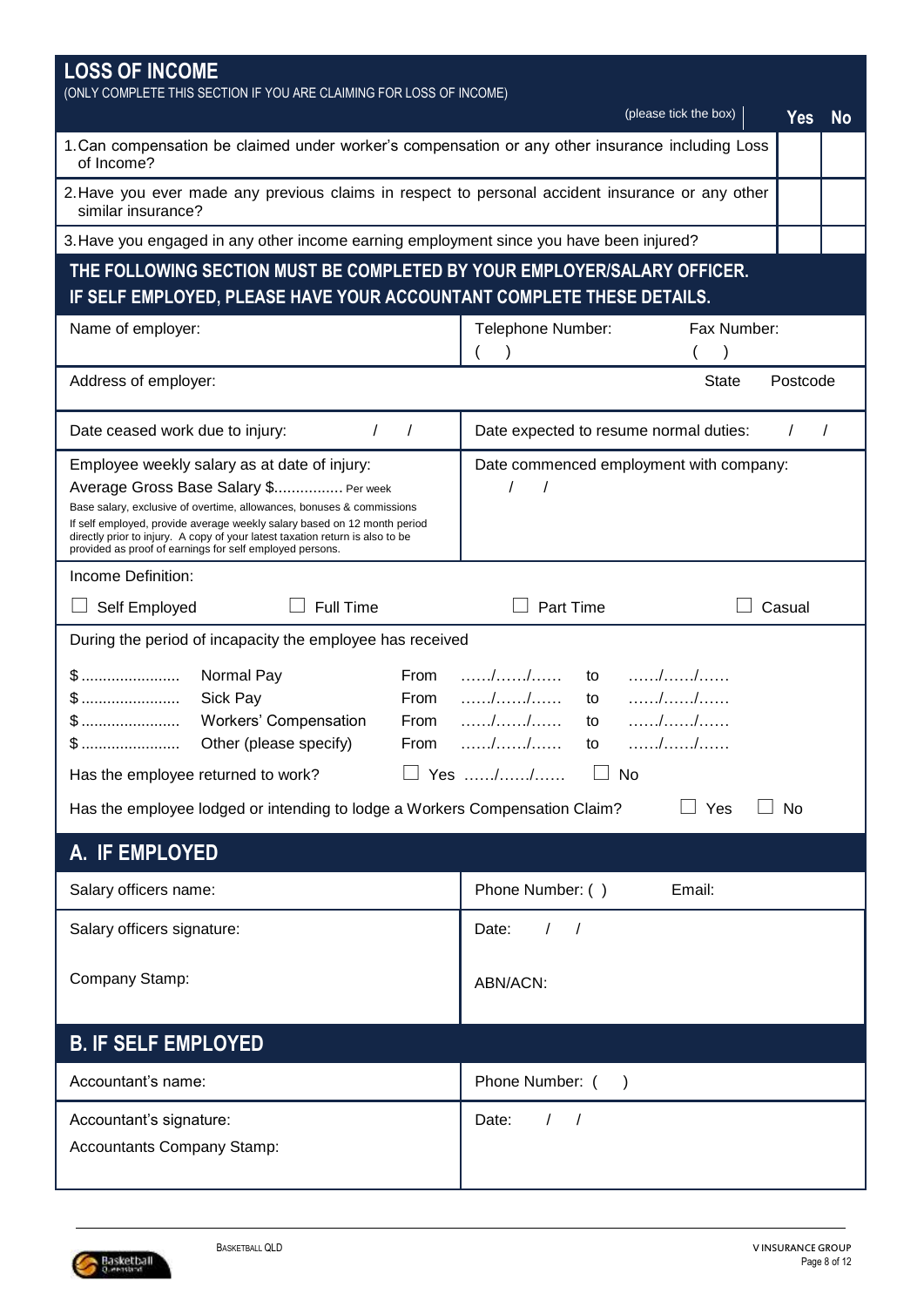| <b>NON MEDICARE MEDICAL EXPENSES</b>                                                                                                                                                           |                                                                                               |                                  |                                           |                                                                                   |                                   |
|------------------------------------------------------------------------------------------------------------------------------------------------------------------------------------------------|-----------------------------------------------------------------------------------------------|----------------------------------|-------------------------------------------|-----------------------------------------------------------------------------------|-----------------------------------|
| (ONLY COMPLETE THIS SECTION IF CLAIMING FOR THESE EXPENSES)                                                                                                                                    |                                                                                               |                                  |                                           |                                                                                   |                                   |
| Do not attach accounts paid or part paid by Medicare. The Australian Health Insurance Act does not permit us to<br>contribute to any charges covered by Medicare (including the Medicare gap). |                                                                                               |                                  |                                           |                                                                                   |                                   |
| Are you a member of an Ambulance Service?                                                                                                                                                      |                                                                                               |                                  | $\Box$ Yes<br>$\blacksquare$<br><b>No</b> |                                                                                   |                                   |
| Are you a member of a Private Health Fund?                                                                                                                                                     |                                                                                               |                                  | Yes<br><b>No</b>                          |                                                                                   |                                   |
|                                                                                                                                                                                                |                                                                                               |                                  |                                           |                                                                                   |                                   |
| <b>Hospital Cover?</b>                                                                                                                                                                         |                                                                                               |                                  | $\Box$ Yes<br>$\Box$ No                   |                                                                                   |                                   |
| Extra's covering, Physio etc                                                                                                                                                                   |                                                                                               |                                  | Yes<br>No                                 |                                                                                   |                                   |
| Itemised accounts and receipts must be submitted together with details of Benefits from any Private Health<br>Insurance.                                                                       |                                                                                               |                                  |                                           |                                                                                   |                                   |
| <b>NAME OF PROVIDER</b>                                                                                                                                                                        | <b>NATURE OF</b><br><b>SERVICE</b><br><b>E.G DENTAL</b><br><b>PHYSIOTHERAPY</b><br><b>ETC</b> | <b>DATE OF</b><br><b>SERVICE</b> | <b>CHARGE</b>                             | <b>PRIVATE</b><br><b>HEALTH FUND</b><br><b>RECOVERY (IF</b><br><b>APPLICABLE)</b> | <b>AMOUNT</b><br><b>CLAIMABLE</b> |
|                                                                                                                                                                                                |                                                                                               |                                  |                                           |                                                                                   |                                   |
|                                                                                                                                                                                                |                                                                                               |                                  |                                           |                                                                                   |                                   |
|                                                                                                                                                                                                |                                                                                               |                                  |                                           |                                                                                   |                                   |
|                                                                                                                                                                                                |                                                                                               |                                  |                                           |                                                                                   |                                   |
|                                                                                                                                                                                                |                                                                                               |                                  |                                           |                                                                                   |                                   |
|                                                                                                                                                                                                |                                                                                               |                                  |                                           |                                                                                   |                                   |
|                                                                                                                                                                                                |                                                                                               |                                  |                                           |                                                                                   |                                   |
|                                                                                                                                                                                                |                                                                                               |                                  |                                           |                                                                                   |                                   |
|                                                                                                                                                                                                |                                                                                               |                                  |                                           |                                                                                   |                                   |
|                                                                                                                                                                                                |                                                                                               |                                  |                                           |                                                                                   |                                   |
|                                                                                                                                                                                                |                                                                                               |                                  |                                           |                                                                                   |                                   |
|                                                                                                                                                                                                |                                                                                               |                                  |                                           |                                                                                   |                                   |
|                                                                                                                                                                                                |                                                                                               |                                  |                                           | <b>Total</b>                                                                      |                                   |
|                                                                                                                                                                                                |                                                                                               |                                  |                                           | <b>Less Excess</b>                                                                |                                   |
|                                                                                                                                                                                                |                                                                                               |                                  |                                           | <b>TOTAL AMOUNT OF CLAIM</b>                                                      |                                   |

If claiming physiotherapy or other specialist treatment, please provide the name and address of referring doctor: Name of Doctor:............................................................................................................................................................. Address:.........................................................................................................................................................................

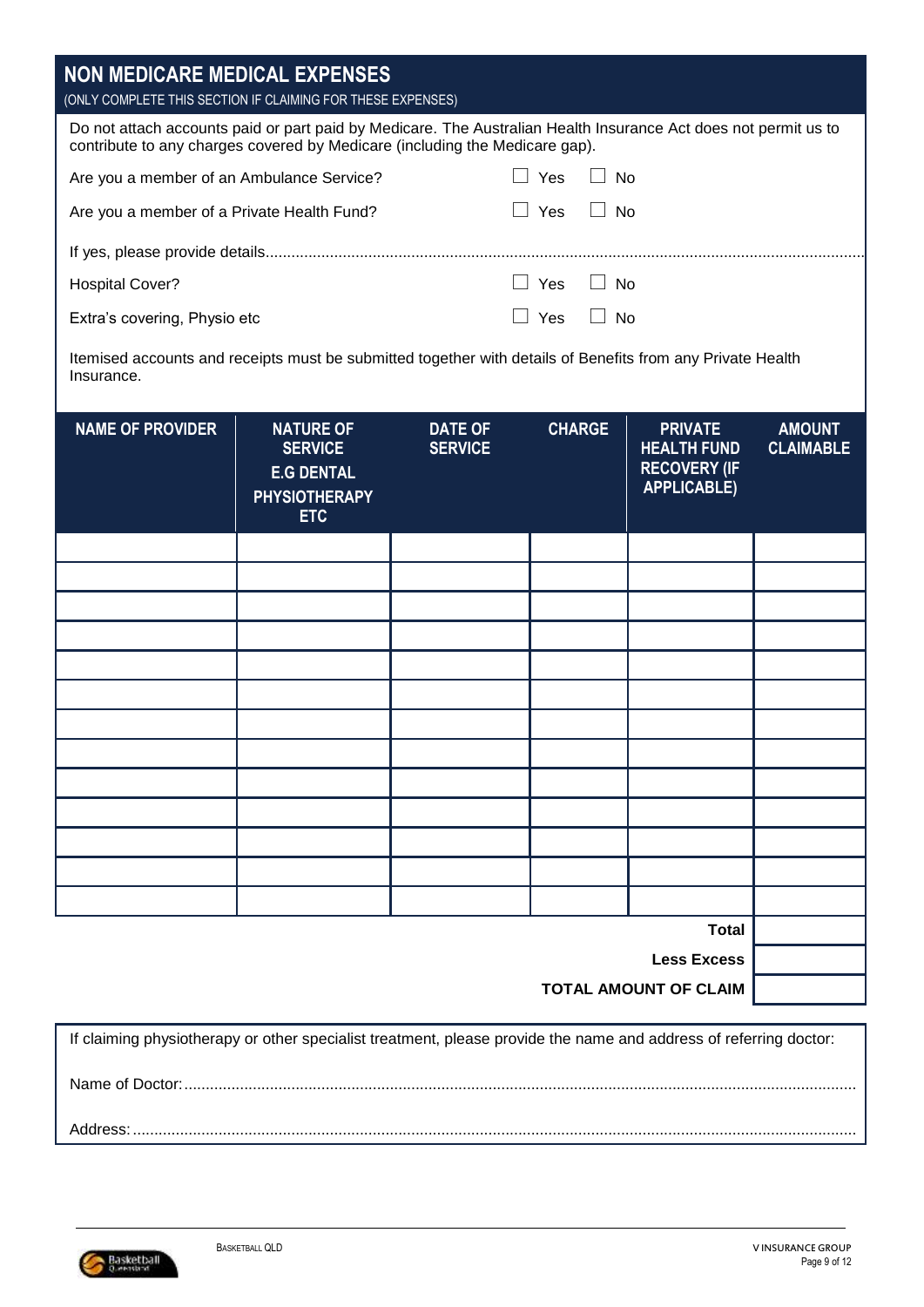### V-INSURANCE GROUP

Authorised Representative No. 432898 an authorised representative of Willis Australia Limited AFSL: 240600 Level 28, 123 Pitt Street, SYDNEY NSW 2000 Phone (02) 8599 8660 or local call cost only 1300 945 547 Fax (02) 8599 8661 Email: [basketball@vinsurancegroup.com](mailto:basketball@vinsurancegroup.com)

# **SPORTS INJURY ATTENDING PHYSICIAN'S REPORT**

#### **IMPORTANT**

- **1. The patient is responsible for any fee for this statement.**
- **2. This form can only be completed by the treating Medical Practitioner, Surgeon** (Physiotherapist may complete for minor injuries only).
- **3. If "Yes" answered to any of the following, please give details.**
- **4. Dashes or blank spaces are not acceptable.**

| TO BE COMPLETED BY THE ATTENDING PHYSICIAN                                                                                                                                                                                                                                                                                                      |                                      |
|-------------------------------------------------------------------------------------------------------------------------------------------------------------------------------------------------------------------------------------------------------------------------------------------------------------------------------------------------|--------------------------------------|
| Patient's Full Name:                                                                                                                                                                                                                                                                                                                            | How long have you known the patient? |
| What date were you first consulted by the patient in connection with the present injury?                                                                                                                                                                                                                                                        | $\sqrt{ }$<br>$\sqrt{2}$             |
| Patient's Occupation:                                                                                                                                                                                                                                                                                                                           |                                      |
| Are you the patient's regular general practitioner?                                                                                                                                                                                                                                                                                             | Yes<br><b>No</b>                     |
| What is the exact nature of the present injury? (Please detail symptoms and diagnosis)                                                                                                                                                                                                                                                          |                                      |
| Front<br>$\begin{picture}(180,10) \put(150,10){\line(1,0){10}} \put(150,10){\line(1,0){10}} \put(150,10){\line(1,0){10}} \put(150,10){\line(1,0){10}} \put(150,10){\line(1,0){10}} \put(150,10){\line(1,0){10}} \put(150,10){\line(1,0){10}} \put(150,10){\line(1,0){10}} \put(150,10){\line(1,0){10}} \put(150,10){\line(1,0){10}} \put(150,1$ | Back<br>₩<br>MN<br>Head<br>لیو       |

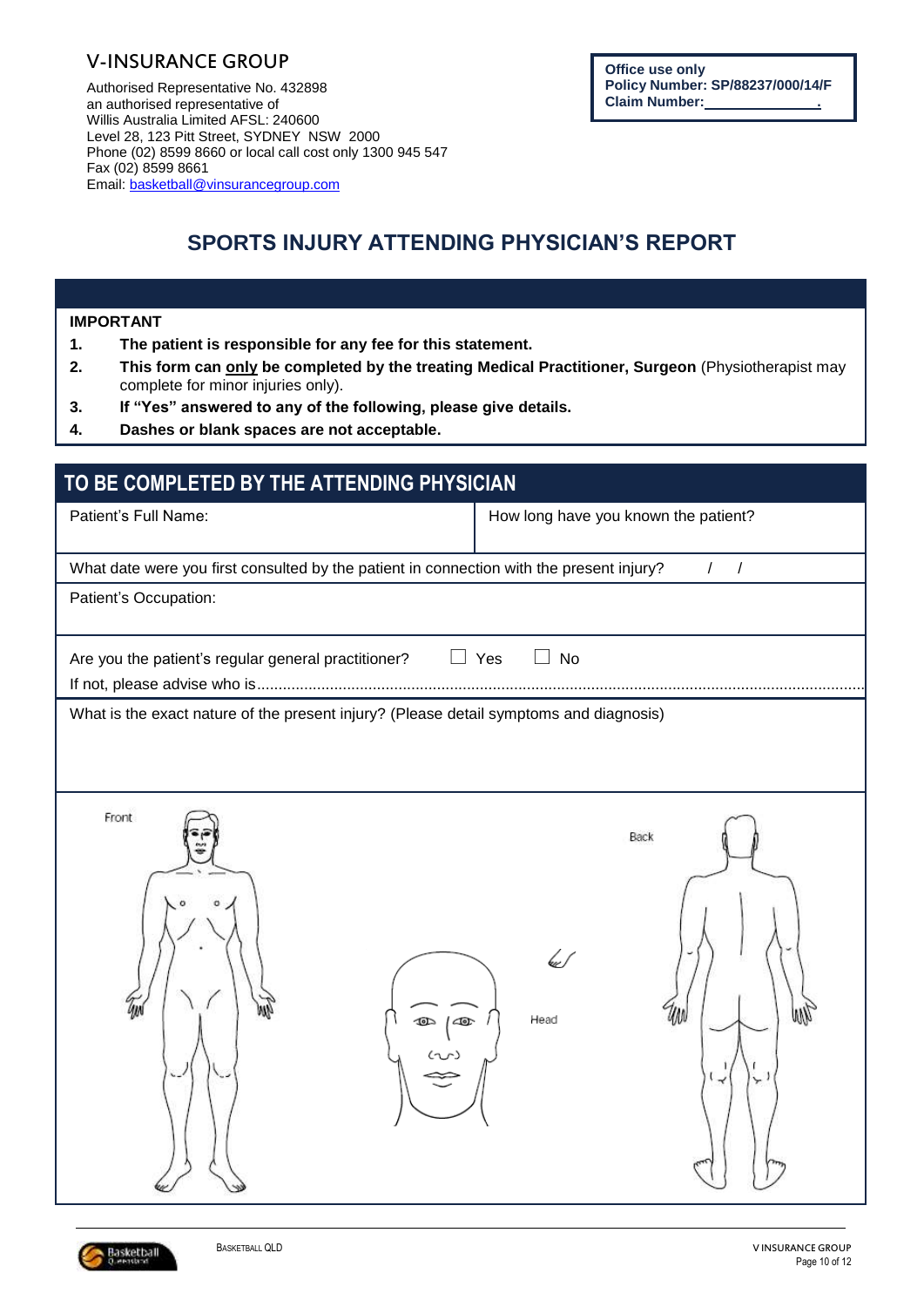| Do you consider the patients injury to be a new injury?                                    | Yes<br>No                                                                                                                                    |
|--------------------------------------------------------------------------------------------|----------------------------------------------------------------------------------------------------------------------------------------------|
| A recurrence of an old injury?                                                             | $\Box$ Yes<br>$\Box$ No                                                                                                                      |
|                                                                                            |                                                                                                                                              |
|                                                                                            |                                                                                                                                              |
|                                                                                            |                                                                                                                                              |
| Have you referred the patient to any other services or treatment?                          | $\Box$ Yes<br>No                                                                                                                             |
| Please specify the type and approximate number of treatments required:                     |                                                                                                                                              |
| Physiotherapy                                                                              |                                                                                                                                              |
| Chiropractic                                                                               |                                                                                                                                              |
| Other                                                                                      |                                                                                                                                              |
|                                                                                            |                                                                                                                                              |
|                                                                                            |                                                                                                                                              |
|                                                                                            |                                                                                                                                              |
|                                                                                            |                                                                                                                                              |
|                                                                                            |                                                                                                                                              |
|                                                                                            |                                                                                                                                              |
| Is there any permanent disability at present?                                              | $\Box$ Yes<br>$\Box$ No                                                                                                                      |
|                                                                                            |                                                                                                                                              |
|                                                                                            |                                                                                                                                              |
| Was the patient obliged to cease work? $\Box$ Yes From //                                  | $\Box$ No                                                                                                                                    |
| If so, when do you expect the claimant to resume:                                          | Some Duties                                                                                                                                  |
|                                                                                            | <b>Full Duties</b>                                                                                                                           |
| What date do you advise the patient may return to basketball!?                             |                                                                                                                                              |
| Does the patient have any congenital defects or chronic diseases?                          | $\Box$ Yes<br>$\Box$ No                                                                                                                      |
|                                                                                            |                                                                                                                                              |
|                                                                                            |                                                                                                                                              |
|                                                                                            |                                                                                                                                              |
| If the patient has been hospitalised, please give name of hospital and dates hospitalised: |                                                                                                                                              |
| Name of Hospital:                                                                          | Date Admitted<br>Date Released                                                                                                               |
|                                                                                            | $\sqrt{ }$                                                                                                                                   |
| <b>CERTIFICATION BY ATTENDING PHYSICIAN</b>                                                |                                                                                                                                              |
| this claim form are consistent with the patient's injury.                                  | I hereby certify I have personally examined the above named patient and in my opinion the statements made in the Accident details section of |
|                                                                                            |                                                                                                                                              |
|                                                                                            |                                                                                                                                              |
| Fax: (                                                                                     |                                                                                                                                              |
|                                                                                            |                                                                                                                                              |
|                                                                                            |                                                                                                                                              |
|                                                                                            |                                                                                                                                              |
| Date:                                                                                      |                                                                                                                                              |